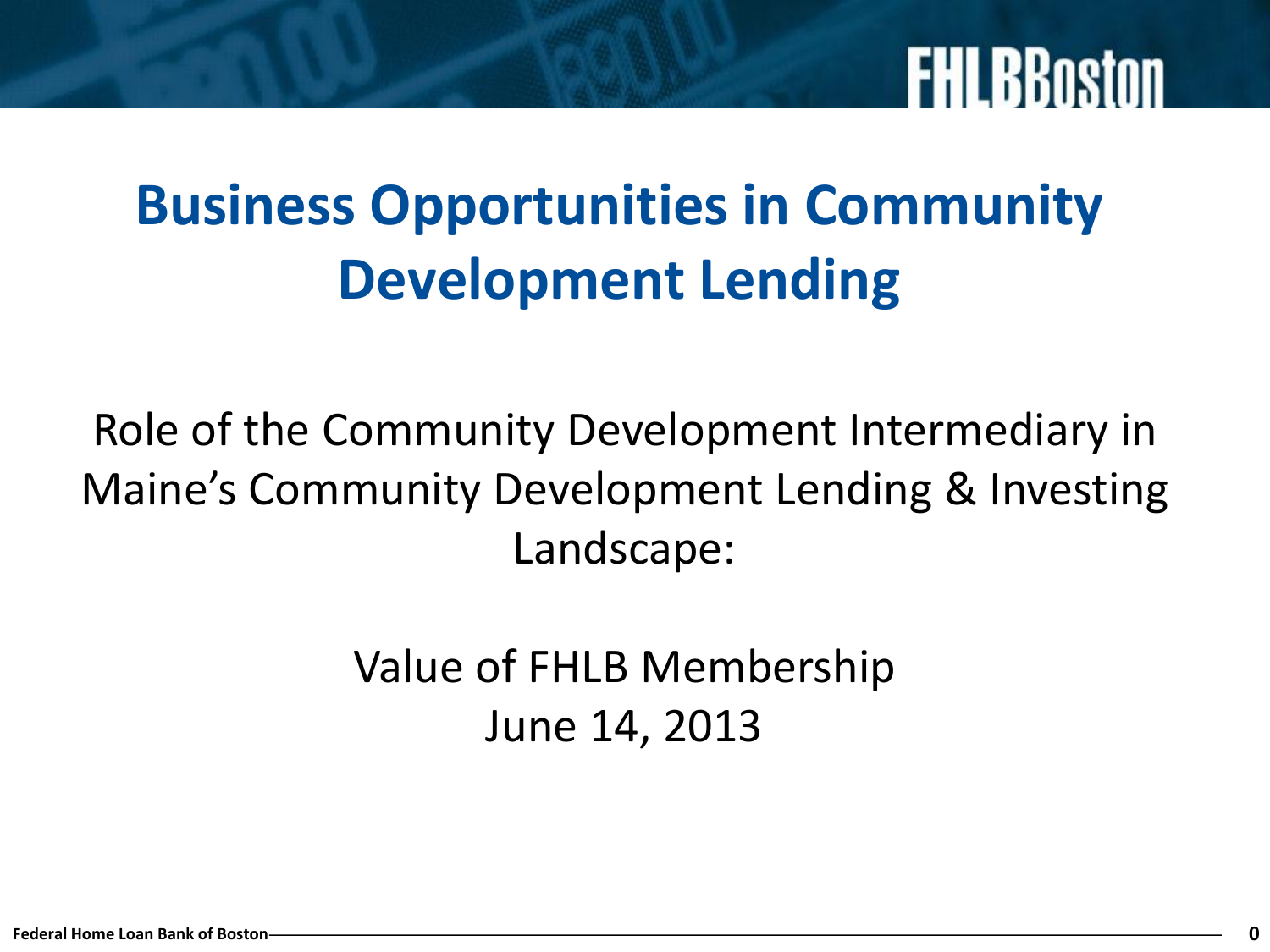### **FHLB Boston**

- Cooperatively owned wholesale bank
- 453 member/shareholders comprised of commercial banks, savings institutions, credit unions, insurance companies, and CDFIs
- **540.2 billion in assets as of year-end 2012**
- **Provide reliable funding and liquidity products and services** that facilitate housing and economic growth
- **Offer attractive housing and community investment** programs and more than 20 years of experience working with members, developers, funders, and stakeholders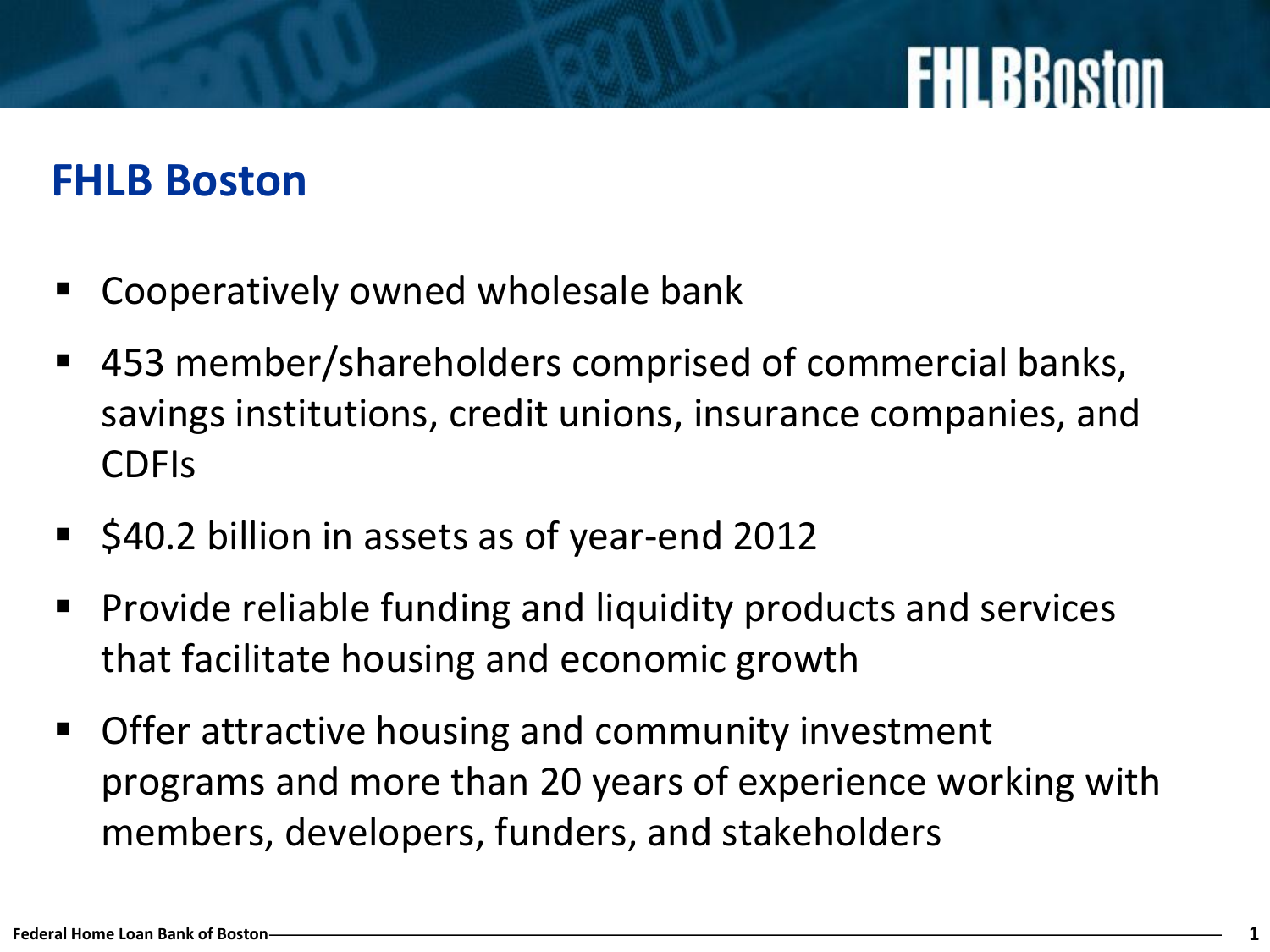### **Membership Profile**

**453 Members: 205 thrifts, 155 credit unions, 65 commercial banks, 27 insurance companies**, **1 CDFI**



**Massachusetts** 234 members Advances: \$9.7B Capital Stock: \$1.1B



**New Hampshire** 30 members Advances: \$1.1B Capital Stock: \$93M



**Connecticut** 77 members Advances: \$5.7B Capital Stock: \$501M



**Vermont**  28 members Advances: \$0.4B Capital Stock: \$57M



**Maine** 61 members Advances: \$2.1B Capital Stock: \$176M



**Rhode Island** 22 members Advances: \$1.7B Capital Stock: \$1.5B

As of 02/28/13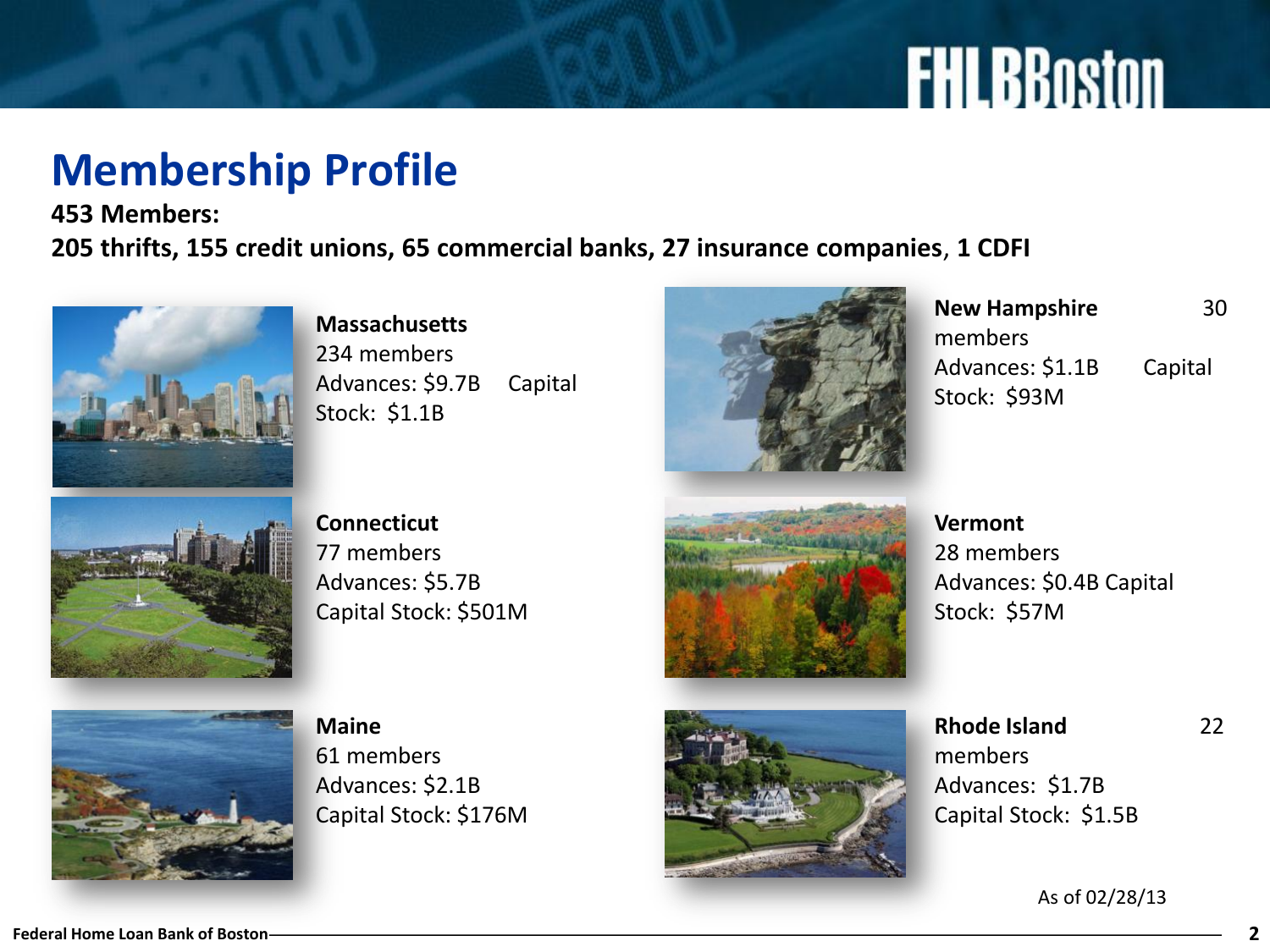#### **Background**

- HERA of 2008 enabled CDFIs that are not insured depositories to become eligible for membership
- CDFI Fund-certified loan funds, venture funds, bank holding companies, and state or privately insured CDFI credit unions
- To date, 15 certified CDFIs have obtained membership in 8 different Federal Home Loan Banks nationwide
- Coast Enterprises Inc. is FHLB Boston's first CDFI member; discussions are ongoing with two additional ME CDFIs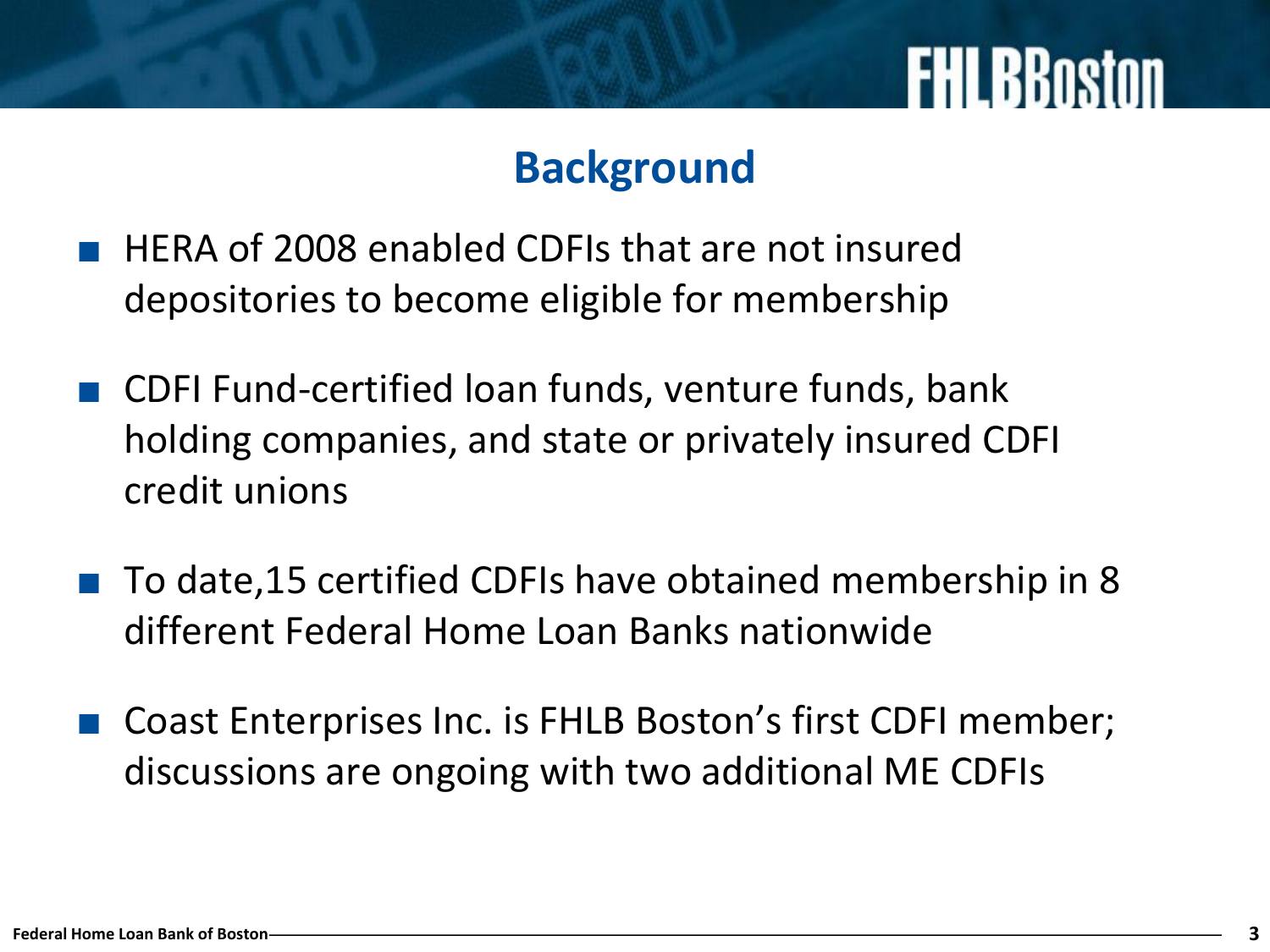### **The Financial Intermediary**

- CDFIs play an important role by providing financing products and services tailored to the needs of underserved communities
- Banks continue to be effective and good partners in providing equity and debt financing to CDFIs for housing and economic development lending
- CDFIs are often constrained in the types of lending they can do because of the types and sources of their capital
- CDFIs need access to a variety of sources of capital, particularly long-term, low-interest rate financing, to grow and expand lending to meet the needs of their communities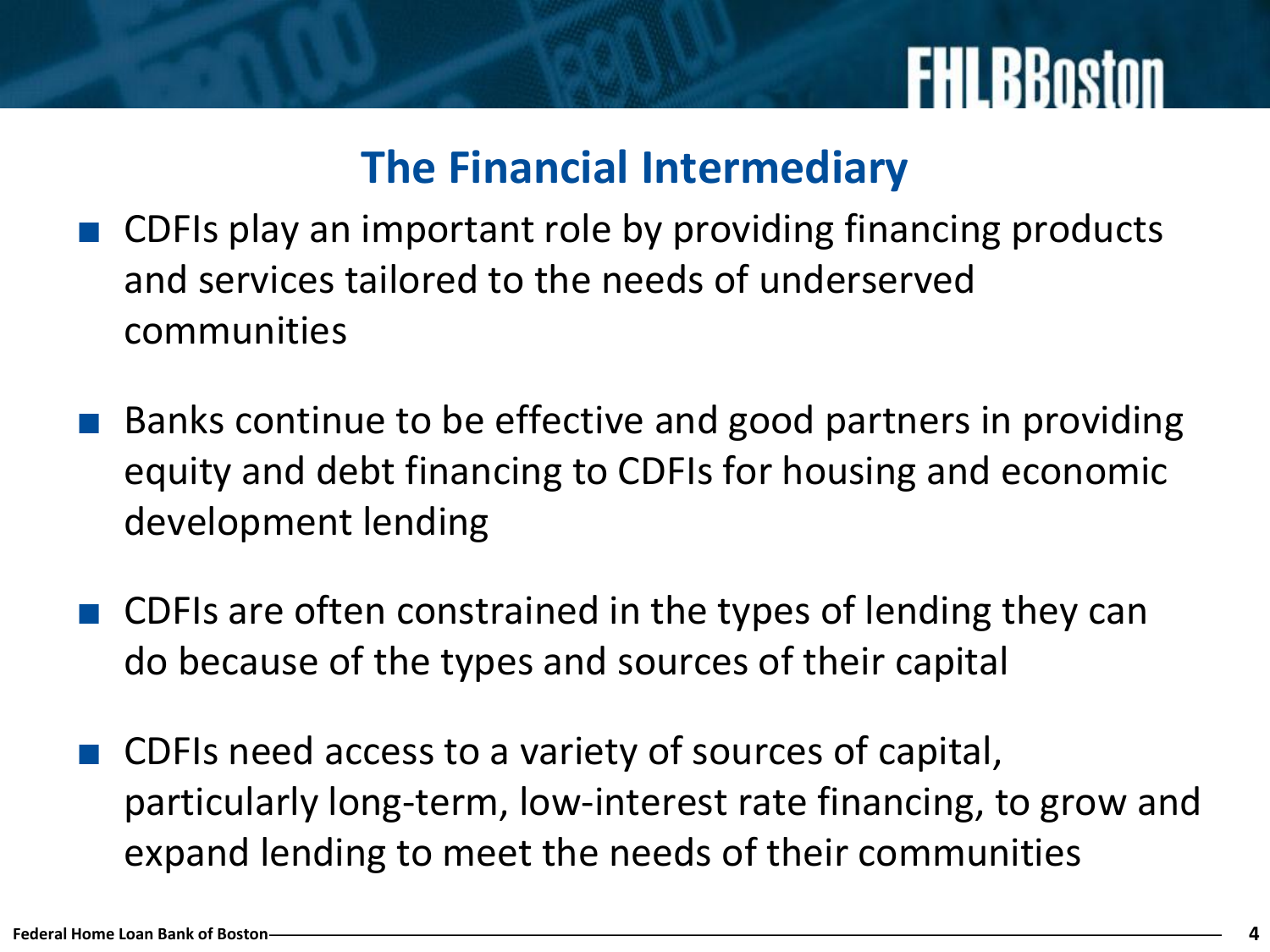### **Why FHLB Boston Membership**

- While not easy, the benefits and opportunities of membership outweigh the potential challenges of applying for membership
- On-demand access to reliable, low-cost financing, enables CDFIs to better leverage capital, expand products, and meet the demand for long-term lending by their clients
- Advances can be structured in a variety of terms and maturities for liquidity, asset/liability management, and housing finance
- Access to letters of credit, correspondent services, secondary market products, and technical assistance
- **Federal Home Loan Bank of Boston** Investment Program funds **<sup>5</sup>**Access to Affordable Housing Program and Community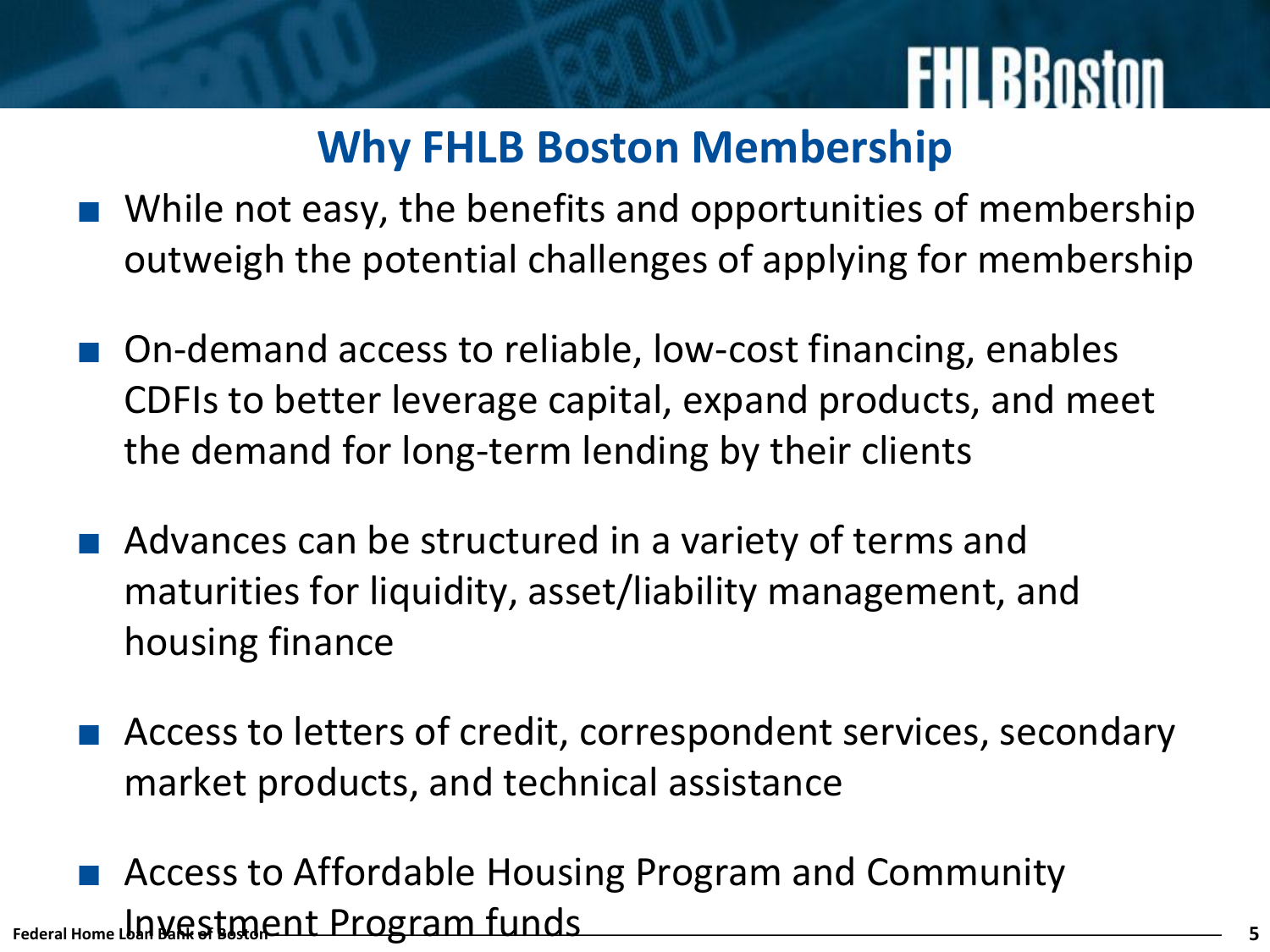### **Validated Model**

- Approval of CEI as a member in FHLB Boston validates the business case and rationale for becoming a member and supports CEI's growth strategy
- As the CDFI industry evolves and the sources of low-cost capital get harder to identify, membership will become increasingly important for long-term sustainability
- CDFIs that may not qualify for membership today, should consider revaluating their business model and if possible, and when appropriate, adapt to qualify for membership in the future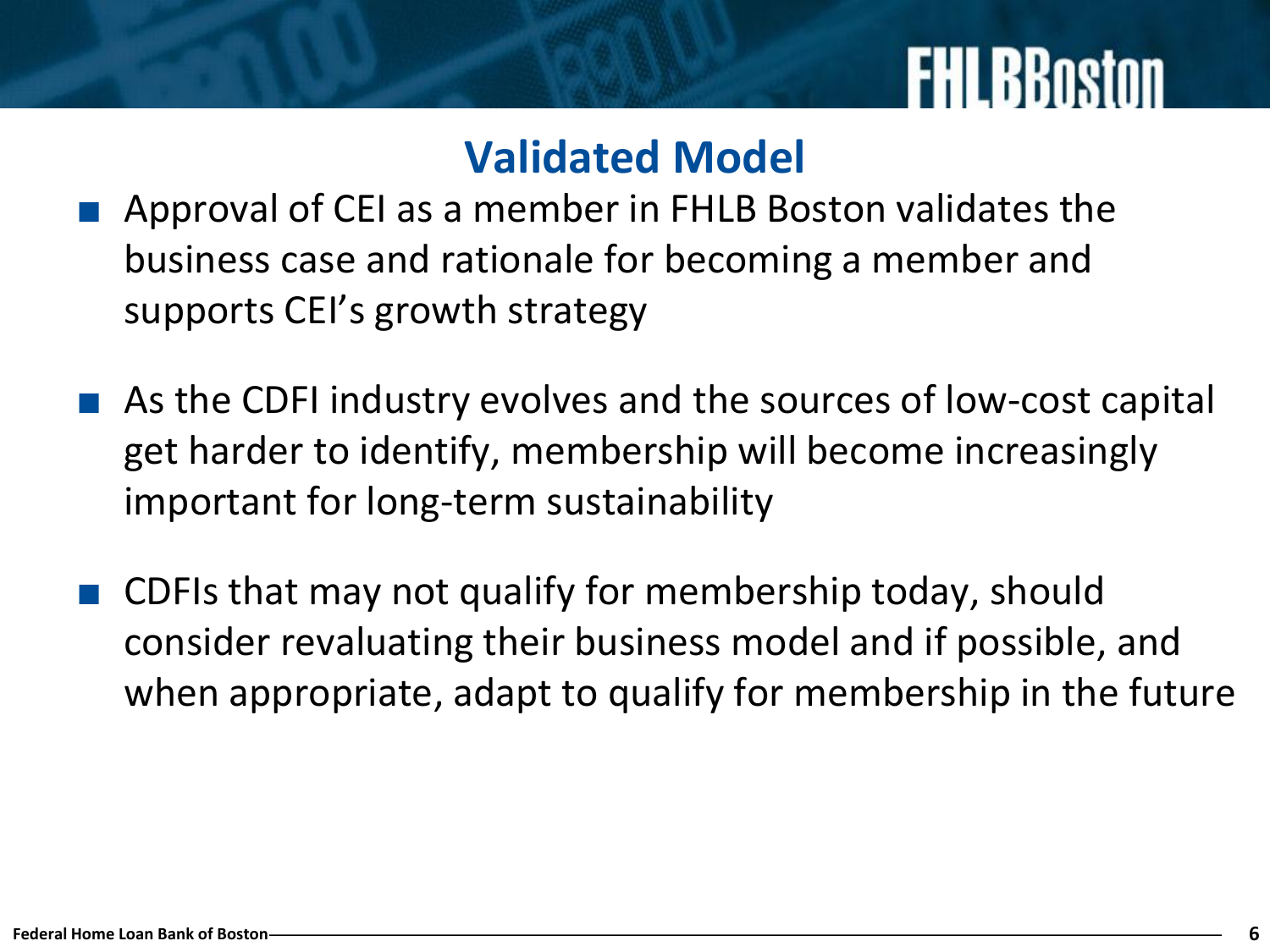#### **Long-term Commitment**

- Continue to work with CDFIs on the opportunities and challenges of obtaining membership in FHLB Boston to meet their funding needs
- Provide clarity and discuss where we can be flexible in the requirements to increase CDFIs' chances of being approved as members
- Solicit information about CDFI capital needs and loan programs
- Explore alternative methods of providing capital to CDFIs to enable them to meet their mission and funding needs